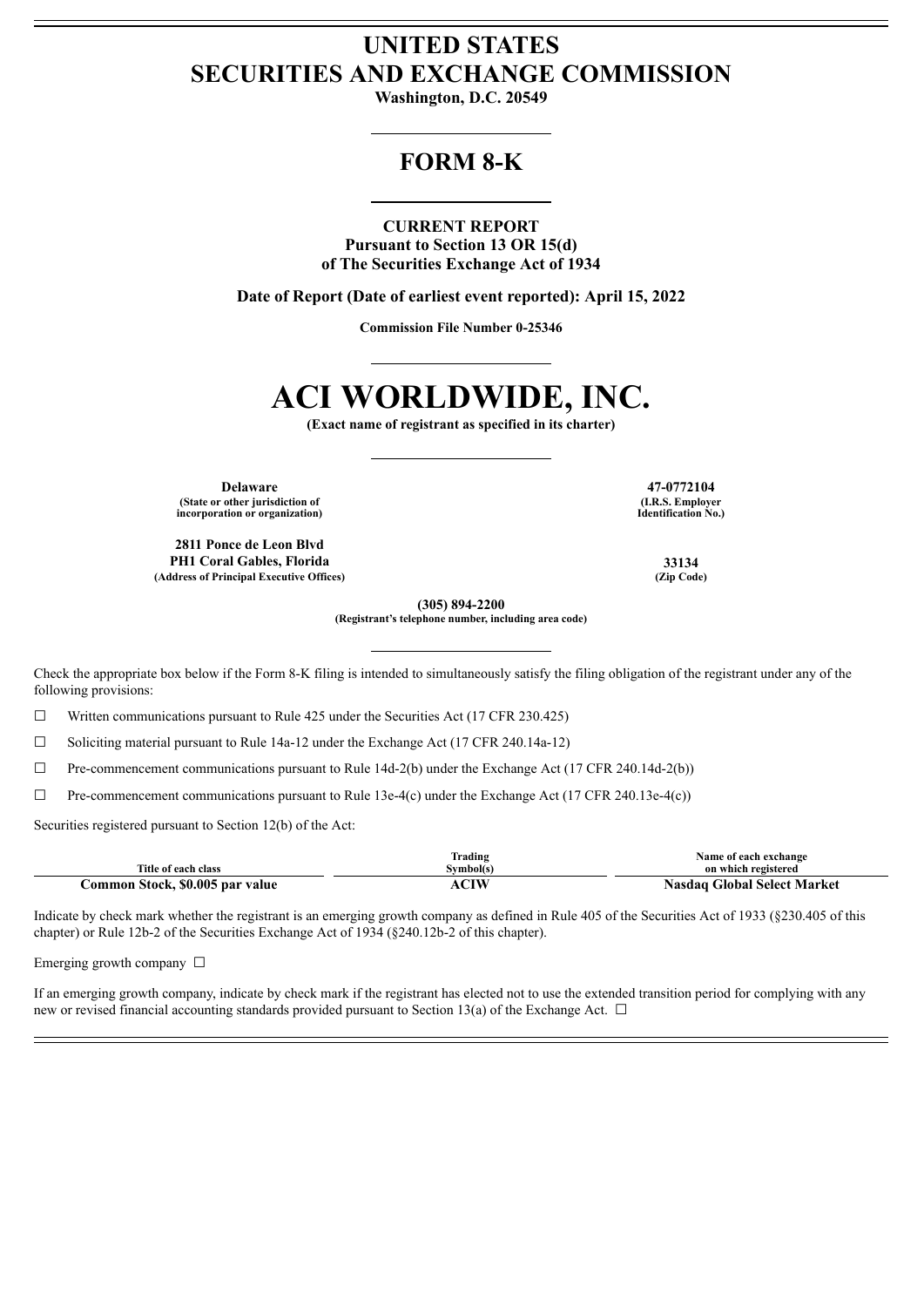#### Item 5.02. Departure of Directors or Certain Officers; Election of Directors; Appointment of Certain Officers; Compensatory **Arrangements of Certain Officers.**

(c)

On April 15, 2022, the Company entered into a Severance Agreement (the "New Severance Agreement") with Odilon Almeida, the Company's President and Chief Executive Officer. The Company was previously party to a Severance Agreement, dated March 9, 2020, with Mr. Almeida, which agreement expired by its terms on March 8, 2022.

The New Severance Agreement has a term commencing on April 15, 2022 and ending on April 15, 2025. While the New Severance Agreement is in effect, Mr. Almeida will not participate in the Company's severance pay plan. During the term of the New Severance Agreement, if the Company terminates Mr. Almeida's employment other than for "Cause," death or "Disability," or Mr. Almeida terminates his employment for "Good Reason," other than in circumstances covered by Mr. Almeida's Change in Control Employment Agreement (the terms of which were previously disclosed), Mr. Almeida will be entitled to the following benefits: (1) a lump sum cash amount equal to 1.5 times the sum of his annual base salary plus his target annual bonus; (2) generally, at least 18 months of continued benefits to him and his family at the same after-tax cost to him as would have applied prior to the termination (or certain economically equivalent benefits); (3) pro-rata vesting of his then-outstanding restricted stock units; and (4) pro-rata vesting of his then-outstanding performance stock units based on actual performance for the full performance period. Pro-rata vesting of equity awards as described above will be based on Mr. Almeida's completed months of service during the vesting or performance period, as applicable. The separation benefits described above are generally subject to Mr. Almeida's execution and non-revocation of a customary release of claims in favor of the Company, as well as his compliance with certain customary confidentiality, non-competition, and employee and customer non-solicitation restrictive covenants. The terms "Cause," "Disability," and "Good Reason" have the meanings assigned thereto in Mr. Almeida's Change in Control Employment Agreement.

The description above of New Severance Agreement does not purport to be complete and is qualified by reference to the New Severance Agreement, which is filed as Exhibit 10.1 to this Form 8-K and incorporated in this Item 5.02 by reference.

#### **Item 9.01. Financial Statements and Exhibits.**

(d) Exhibits.

10.1 Severance Agreement between ACI [Worldwide,](#page-3-0) Inc. and Odilon Almeida

104 Cover Page Interactive Data File (embedded within the Inline XBRL document)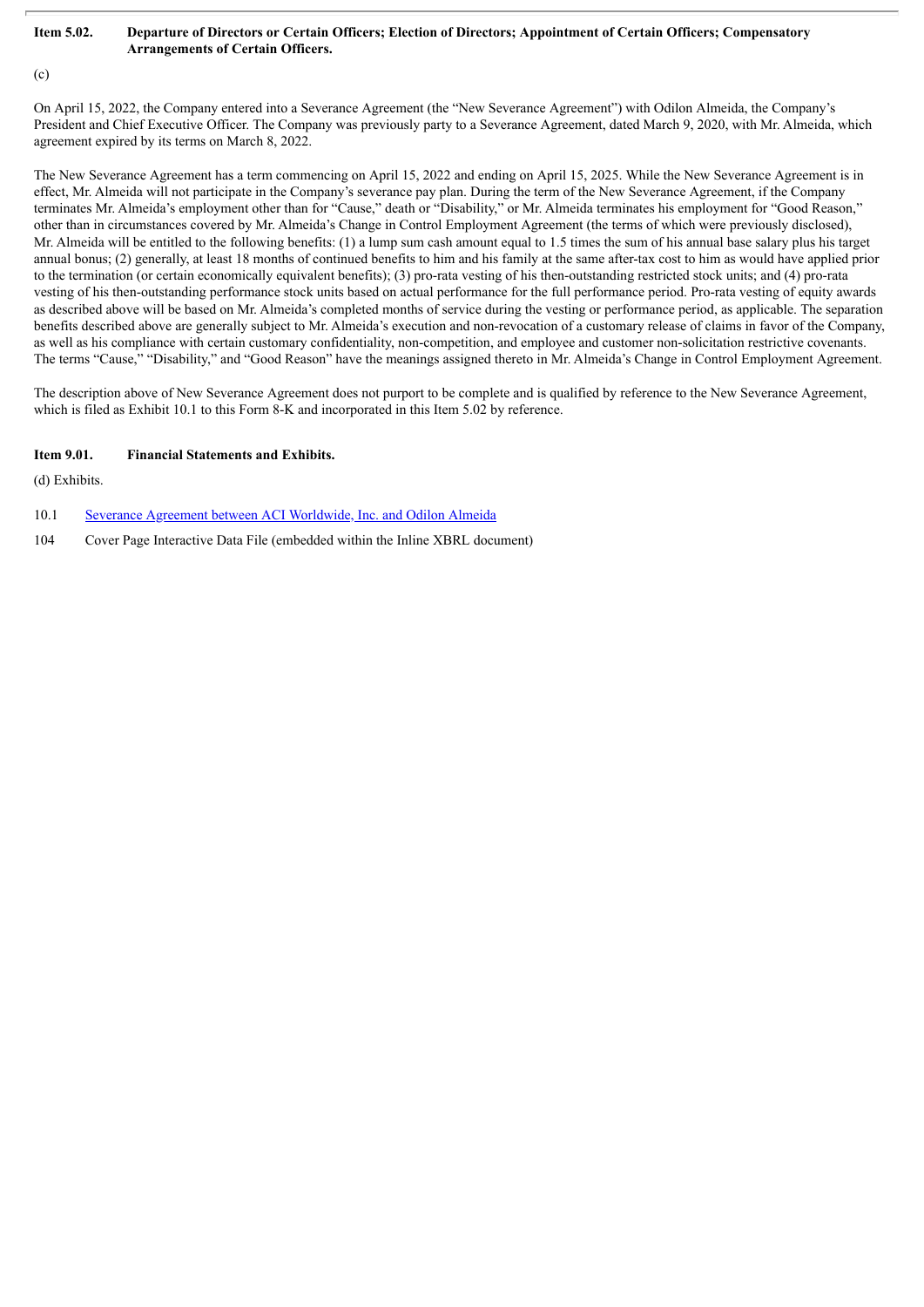### **SIGNATURE**

Pursuant to the requirements of the Securities Exchange Act of 1934, the registrant has duly caused this report to be signed on its behalf by the undersigned thereunto duly authorized.

> ACI WORLDWIDE, INC. (Registrant)

Date: April 19, 2022 <br>By: /s/ Dennis P. Byrnes

Dennis P. Byrnes *Executive Vice President and General Counsel*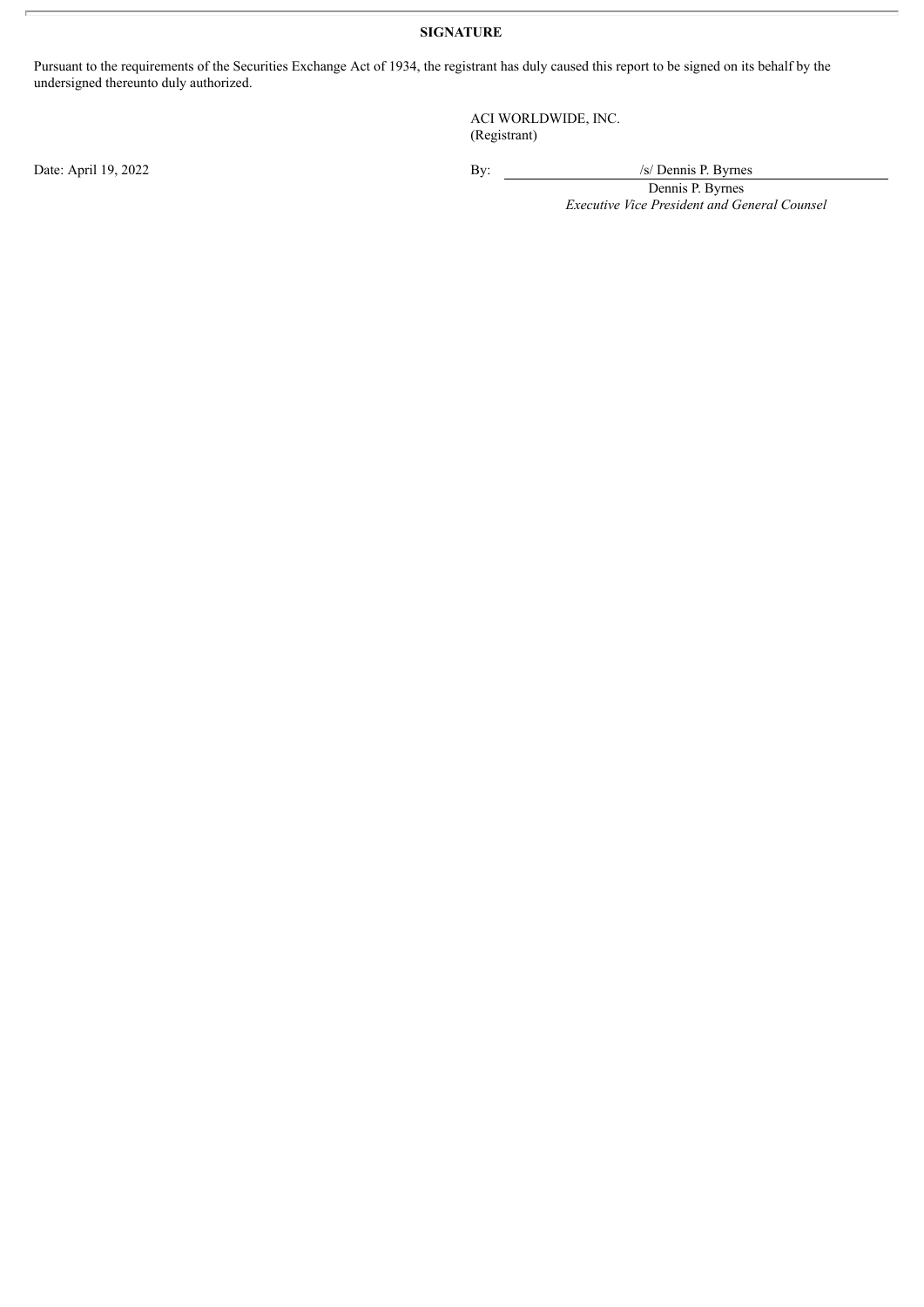#### SEVERANCE AGREEMENT

<span id="page-3-0"></span>This SEVERANCE AGREEMENT (this "Agreement"), by and between ACI Worldwide, Inc., a Delaware corporation (the "Company"), and Odilon Almeida ("Executive") is effective as of the date set forth on the signature page (the "Effective Date").

WHEREAS, the Company agrees to provide Executive with certain benefits if Executive's employment is terminated by the Company without Cause or by Executive for Good Reason within three years after the Effective Date;

WHEREAS, Executive and the Company have entered into a Change In Control Employment Agreement (the "CIC Agreement"); and

WHEREAS, the CIC Agreement contains certain defined terms that will have the same meaning in this Agreement, including without limitation, "Cause," "Good Reason," "Company Business," and "Restricted Territory."

NOW, THEREFORE, THE PARTIES AGREE AS FOLLOWS:

Section 1. Certain Definitions. Capitalized terms used herein that are not otherwise defined shall have the meanings ascribed to them in the CIC Agreement. Without limiting the foregoing, for purposes of this Agreement "Good Reason" shall also include a refusal by the Company to nominate Executive for election as a director.

Section 2. Obligations of the Company upon Termination without Cause or by Executive for Good Reason.

(a) If the Company terminates Executive's employment other than for Cause, Death or Disability, or Executive terminates his employment for Good Reason, in each case prior to the expiration of this Agreement, Executive will be entitled to receive the following benefits:

(1) the Company will pay to Executive, in a lump sum in cash within 60 calendar days after the Date of Termination, the aggregate of the following amounts:

(A) the sum of (i) Executive's Annual Base Salary through the Date of Termination to the extent not theretofore paid and (ii) any accrued vacation pay to the extent not theretofore paid; and

(B) the amount equal to the product of (i) 1.5 and (ii) the sum of (x) Executive's Annual Base Salary and (y) the Target Annual Bonus;

(2) for 18 months after the Date of Termination, or such longer period as may be provided by the terms of the appropriate plan, program, practice or policy (the "Benefit Continuation Period"), the Company will continue benefits to Executive and/or Executive's family at least equal to, and at the same after-tax cost to Executive and/or Executive's family, as those that would have been provided to them in accordance with the plans, programs, practices and policies in effect at the Date of Termination; *provided, however,* that, the medical, dental, prescription drug and vision benefits provided during the Benefit Continuation Period will be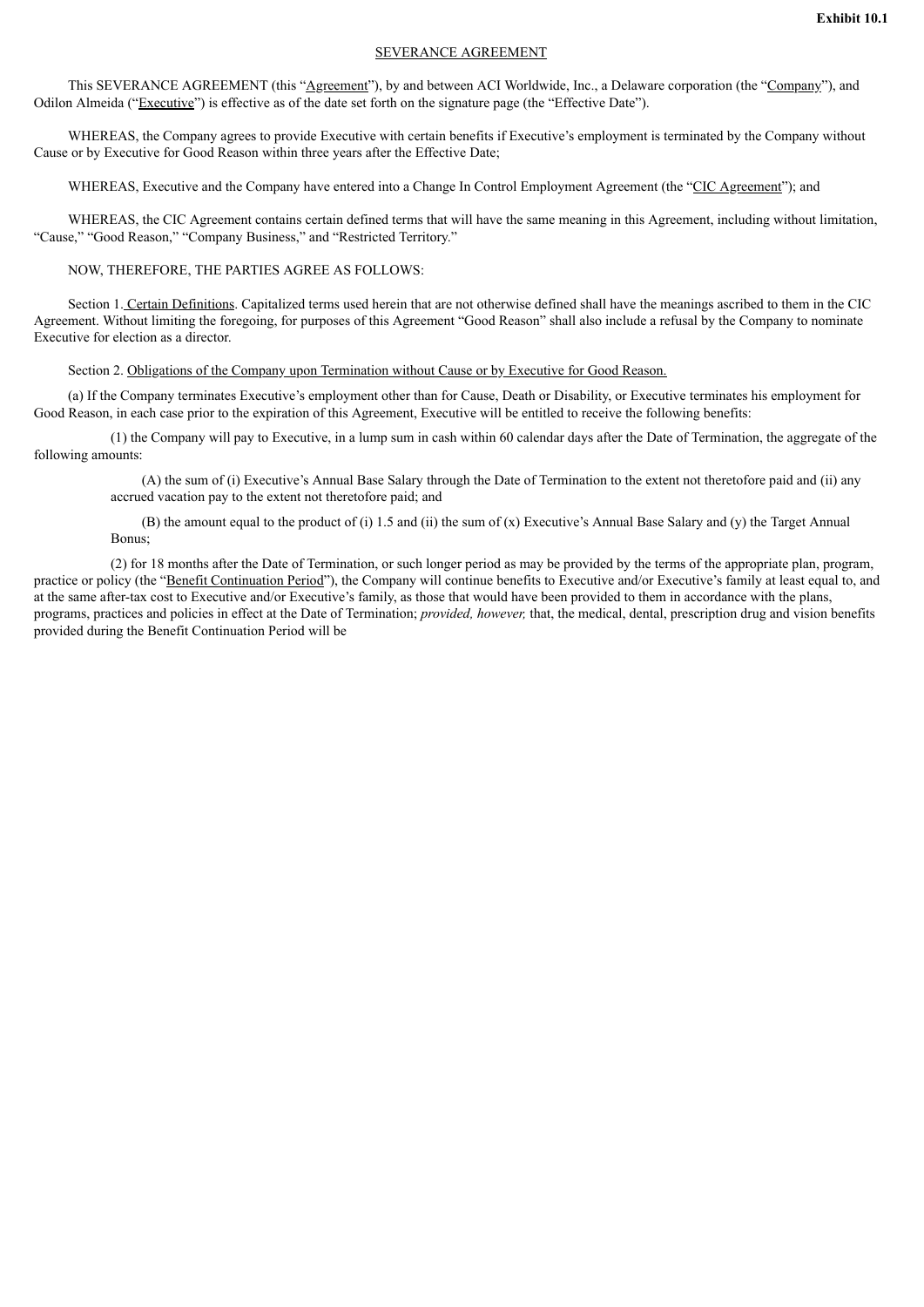provided in such a manner that such benefits (and the costs and premiums thereof) are excluded from Executive's income for federal income tax purposes (if the Company reasonably determines that providing continued coverage under one or more of its welfare plans contemplated herein could be taxable to Executive, the Company will provide such benefits at the level required hereby through the purchase of individual coverage); and, *provided, further*, that if Executive becomes reemployed with another employer and is eligible to receive such benefits under another employer provided plan, the medical and other welfare benefits described herein will be secondary to those provided under such other plan during such applicable period of eligibility.

(b) Unvested equity awards. If Executive is entitled to receive benefits under Section 2(a), Executive's unvested equity awards outstanding on the Date of Termination shall be treated as follows:

(1) Restricted Stock Units ("RSUs"). A portion of the unvested RSU awards outstanding on the Date of Termination will become vested, with such portion equal to (i) the total number of RSUs covered by the applicable grant, multiplied by a fraction, the numerator of which is the number of complete calendar months which have elapsed from the date of grant to the Date of Termination, and the denominator of which is the total number of complete calendar months covered by the grant, less (ii) the number of RSUs covered by the grant that have already vested prior to the Date of Termination.

(2) Performance Stock Units ("PSUs"). With respect to each PSU award outstanding on the Date of Termination, Executive will be entitled to receive at the time specified in the applicable award agreement for payment of the PSU, a number of PSUs equal to (i) the number of PSUs to which the Executive would have been entitled under the applicable award agreement based on the performance of the Company for the full performance period, multiplied by (ii) a fraction, the numerator of which is the number of complete calendar months elapsed during the applicable performance period up to the Date of Termination, and the denominator which is the total number of complete calendar months in the applicable performance period.

(3) Except as specifically set forth in this Section 2(b), Executive's unvested equity awards outstanding on the Date of Termination shall be governed by the terms and conditions of the applicable award agreement.

#### Section 3. Non-exclusivity of Rights.

(a) Except as otherwise provided in this Agreement, amounts that are vested benefits or that Executive is otherwise entitled to receive under any plan, policy, practice or program of, or any other contract or agreement with, the Company or the Affiliated Companies at or subsequent to the Date of Termination will be payable in accordance with such plan, policy, practice or program or contract or agreement, except as explicitly modified by this Agreement. Notwithstanding the foregoing, if Executive receives payments and benefits pursuant to this Agreement, Executive will not be entitled to any severance pay or benefits under any severance plan, program or policy of the Company and the Affiliated Companies, including without limitation, the CIC Agreement.

2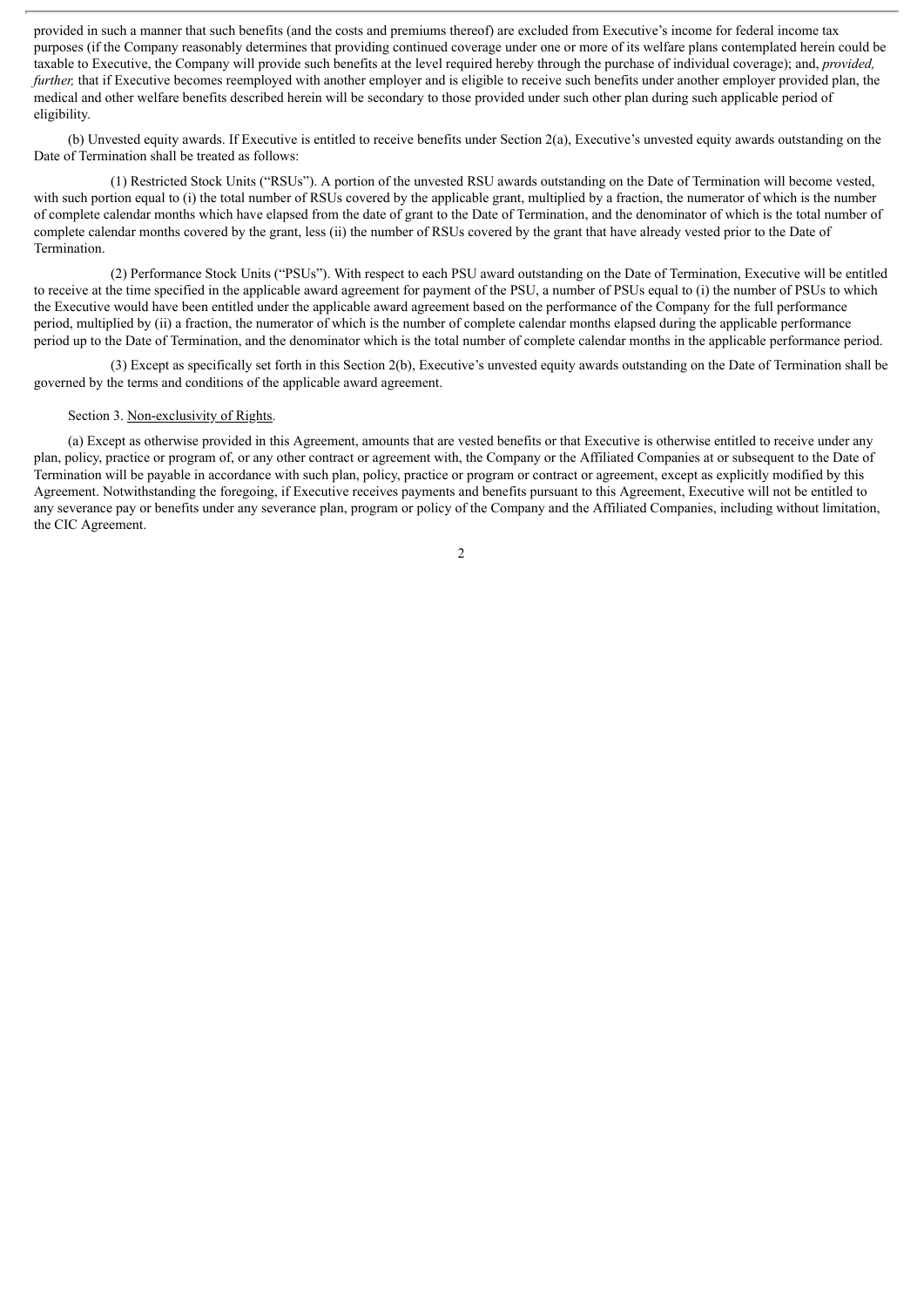(b) This Agreement shall expire on the third anniversary of the Effective Date. Thereafter, if Executive's employment is terminated involuntarily by the Company without cause, Executive shall be entitled to benefits arising as a result of such termination under any applicable plan, policy, practice or program, or any other contract or agreement with the Company or the Affiliated Companies in effect on the date of termination. This section 3(b) shall survive termination or expiration of this Agreement.

Section 4. Release of Claims. In consideration for and as a condition precedent to receiving the severance pay or benefits outlined in this Agreement, Executive agrees to execute a Release of Claims substantially in the form attached as Appendix A of the CIC Agreement ("Release of Claims"). Executive acknowledges and agrees that if he fails to execute and deliver the Release of Claims to the Company within 21 days (or, if required by applicable law, 45 days) from Executive's Date of Termination or revokes such Release of Claims prior to the "Effective Date" (as such term is defined in the Release of Claims) of the Release of Claims, Executive will forfeit the severance pay and benefits outlined in this Agreement.

#### Section 5. Confidential Information; Other Restrictive Covenants.

(a) Confidential Information. Executive will hold in a fiduciary capacity for the benefit of the Company all secret or confidential information, knowledge or data relating to the Company or the Affiliated Companies, and their respective businesses, which information, knowledge or data will have been obtained by Executive during Executive's employment by the Company or the Affiliated Companies and which information, knowledge or data will not be or become public knowledge (other than by acts by Executive or representatives of Executive in violation of this Agreement). After termination of Executive's employment with the Company, Executive will not, without the prior written consent of the Company or as may otherwise be required by law or legal process, communicate or divulge any such information, knowledge or data to anyone other than the Company and those persons designated by the Company.

(b) Covenants Following Termination of Employment. For a period of 18 months following the Date of Termination, Executive will not:

(1) enter into or engage in any business that competes with the Company's Business within the Restricted Territory;

(2) solicit customers with which Executive had any contact or for which Executive had any responsibility (either direct or supervisory) at the Date of Termination or at any time during the one year prior to such Date of Termination, whether within or outside of the Restricted Territory, or solicit business, patronage or orders for, or sell, any products and services in competition with, or for any business that competes with the Company's Business within the Restricted Territory;

(3) divert, entice or otherwise take away any customers, business, patronage or orders of the Company within the Restricted Territory, or attempt to do so;

(4) promote or assist, financially or otherwise, any person, firm, association, partnership, corporation or other entity engaged in any business that competes with the Company's Business within the Restricted Territory; or

3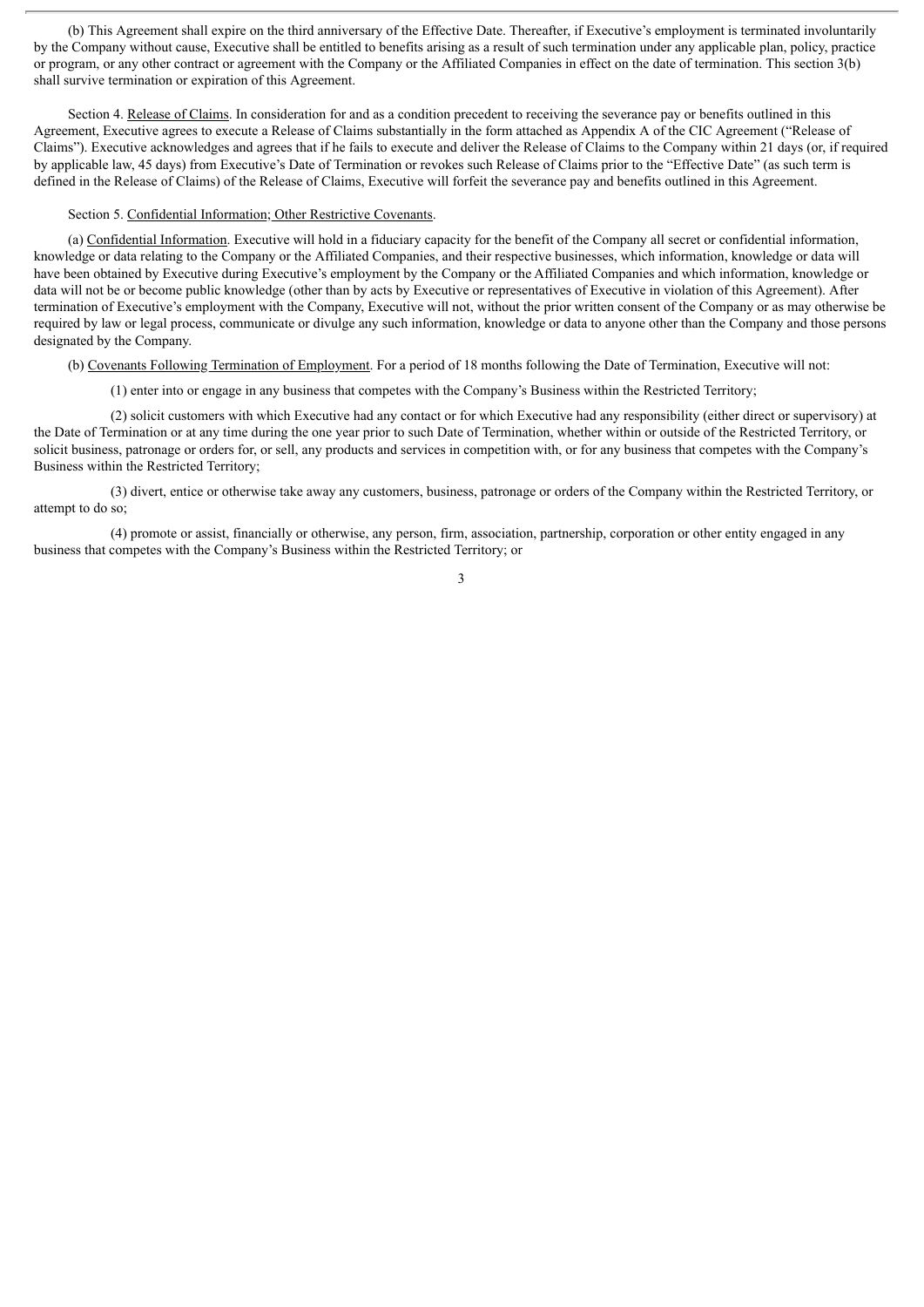(5) solicit or induce or attempt to solicit or induce any employee(s), sales representative(s), agent(s) or consultant(s) of the Company and/or its affiliated companies to terminate their employment, representation or other association with the Company and/or its affiliated companies, *provided* that the foregoing will not apply to general advertising not specifically targeted at employees, sales representatives, agents or consultants of the Company and/or its affiliated companies.

Notwithstanding the foregoing, it will not be a violation of this Section 5(b) for Executive to join a division or business line of a commercial enterprise with multiple divisions or business lines if such division or business line is not competitive with the Company's Business, *provided* that Executive performs services solely for such non-competitive division or business line, and performs no functions on behalf of (and has no involvement with or direct or indirect responsibilities with respect to) businesses competitive with the Company's Business. Nothing in this Section 5(b) will prohibit Executive from being a passive owner of not more than 4.9% of the outstanding equity interest in any entity which is publicly traded, so long as Executive has no active participation in the business of such corporation.

(c) If it is finally judicially determined that Executive materially breached this Section 5, Executive will, if determined appropriate in the sole discretion of the Compensation and Leadership Development Committee of the Board (the "Compensation Committee"), (i) forfeit any unpaid portion of any severance benefits or compensation otherwise due, and (ii) repay to the Company any portion of such severance benefits or compensation previously paid to Executive. Nothing in this Section 5(c) will be deemed to limit the Company's remedies at law or in equity for any breach by Executive of any provision of this Agreement.

(d) Acknowledgement. Nothing in this Agreement prevents Executive from providing, without prior notice to the Company, information to governmental authorities regarding possible legal violations or otherwise testifying or participating in any investigation or proceeding by any governmental authorities regarding possible legal violations. Furthermore, no Company policy or individual agreement between the Company and Executive will prevent Executive from providing information to government authorities regarding possible legal violations, participating in investigations, testifying in proceedings regarding the Company's past or future conduct, engaging in any future activities protected under the whistleblower statutes administered by any government agency (e.g., Equal Employment Opportunity Commission, National Labor Relations Board, Securities and Exchange Commission, etc.) or receiving a monetary award from a government-administered whistleblower award program for providing information directly to a government agency. The Company nonetheless asserts and does not waive its attorney-client privilege over any information appropriately protected by privilege.

#### Section 6. Forfeiture and Right of Recoupment.

(a) Notwithstanding anything contained herein to the contrary, (i) if the Company is required to restate its consolidated financial statements because of material noncompliance with federal securities laws, which restatement is due, in whole or in part, to the Misconduct (as defined herein) of Executive, or (ii) it is determined that Executive has otherwise engaged in Misconduct (whether or not such Misconduct is discovered by the Company prior to the termination of employment), Executive will, if determined appropriate in the sole discretion of the Compensation Committee, (i) forfeit any unpaid portion of any severance benefits or compensation otherwise due, and (ii) repay to the Company any portion of such severance benefits or compensation previously paid to Executive. Nothing in this Section 6 will be deemed to limit the Company's remedies at law or in equity for any claims relating to Executive's Misconduct.

4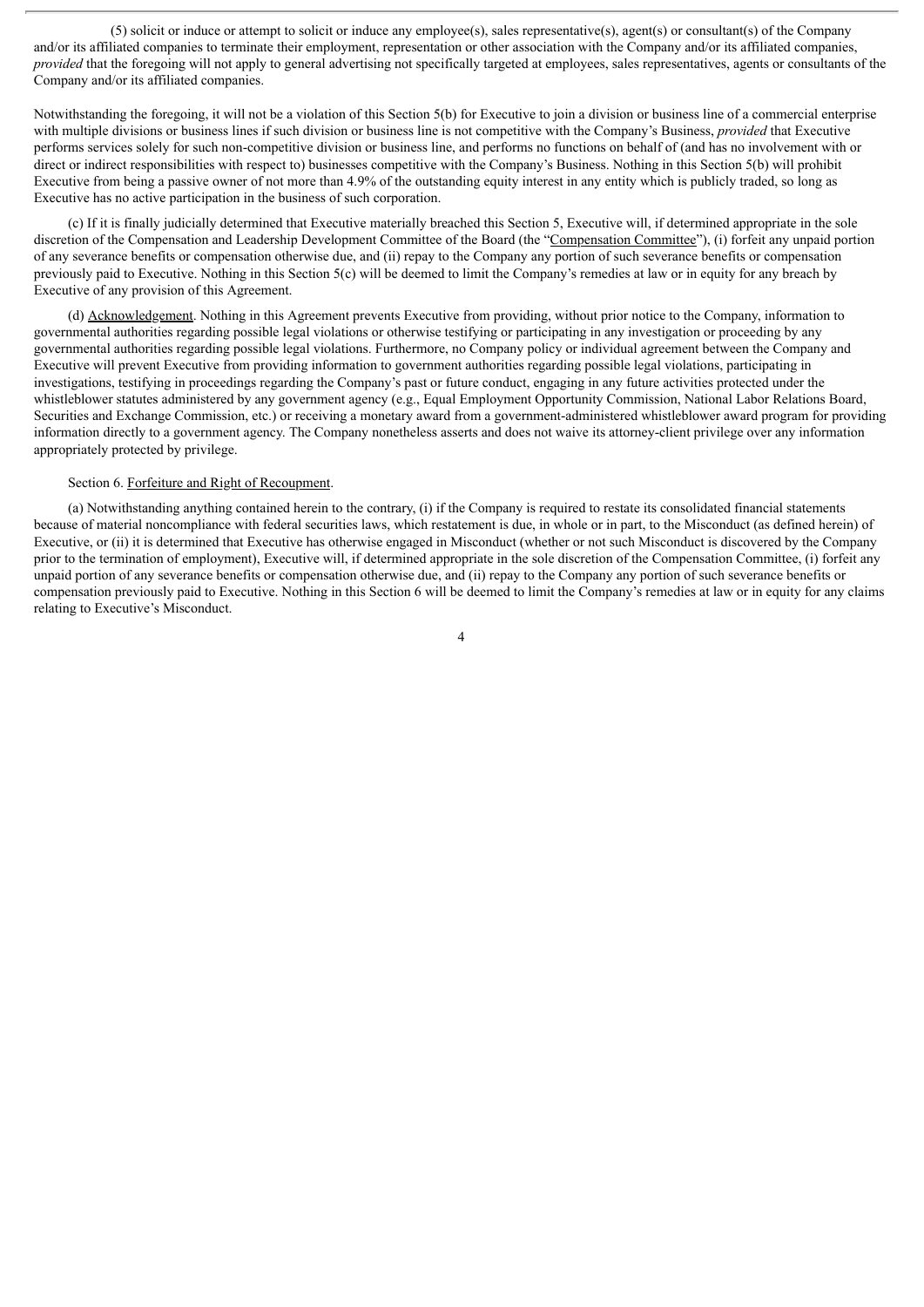(b) Misconduct. For purposes of this Agreement, "Misconduct" shall mean a deliberate act or acts of dishonesty or misconduct which either (i) were intended to result in substantial personal enrichment to Executive at the expense of the Company or (ii) have a material adverse effect on the Company. Any determination hereunder, including with respect to Executive's misconduct, shall be made by the Compensation Committee in its sole discretion. Notwithstanding any provisions herein to the contrary, Executive expressly acknowledges and agrees that the rights of the Company set forth in this Section 6 shall continue after Executive's termination of employment.

#### Section 7. Successors.

(a) This Agreement is personal to Executive and is not assignable by Executive. This Agreement will inure to the benefit of, and be enforceable by, Executive's legal representatives.

(b) This Agreement will inure to the benefit of and be binding upon the Company and its successors and assigns.

#### Section 8. Miscellaneous.

(a) This Agreement will be governed by and construed in accordance with the laws of the State of Delaware, without reference to principles of conflict of laws. The captions of this Agreement are not part of the provisions hereof and will have no force or effect. This Agreement may not be amended or modified other than by a written agreement executed by the parties hereto or their respective successors and legal representatives.

(b) All notices and other communications hereunder will be in writing and will be given by hand delivery to the other party or overnight addressed as follows:

If to Executive:

At the most recent address on file at the Company.

If to the Company:

ACI Worldwide, Inc. 6060 Coventry Drive Elkhorn, NE 68022 Attention: General Counsel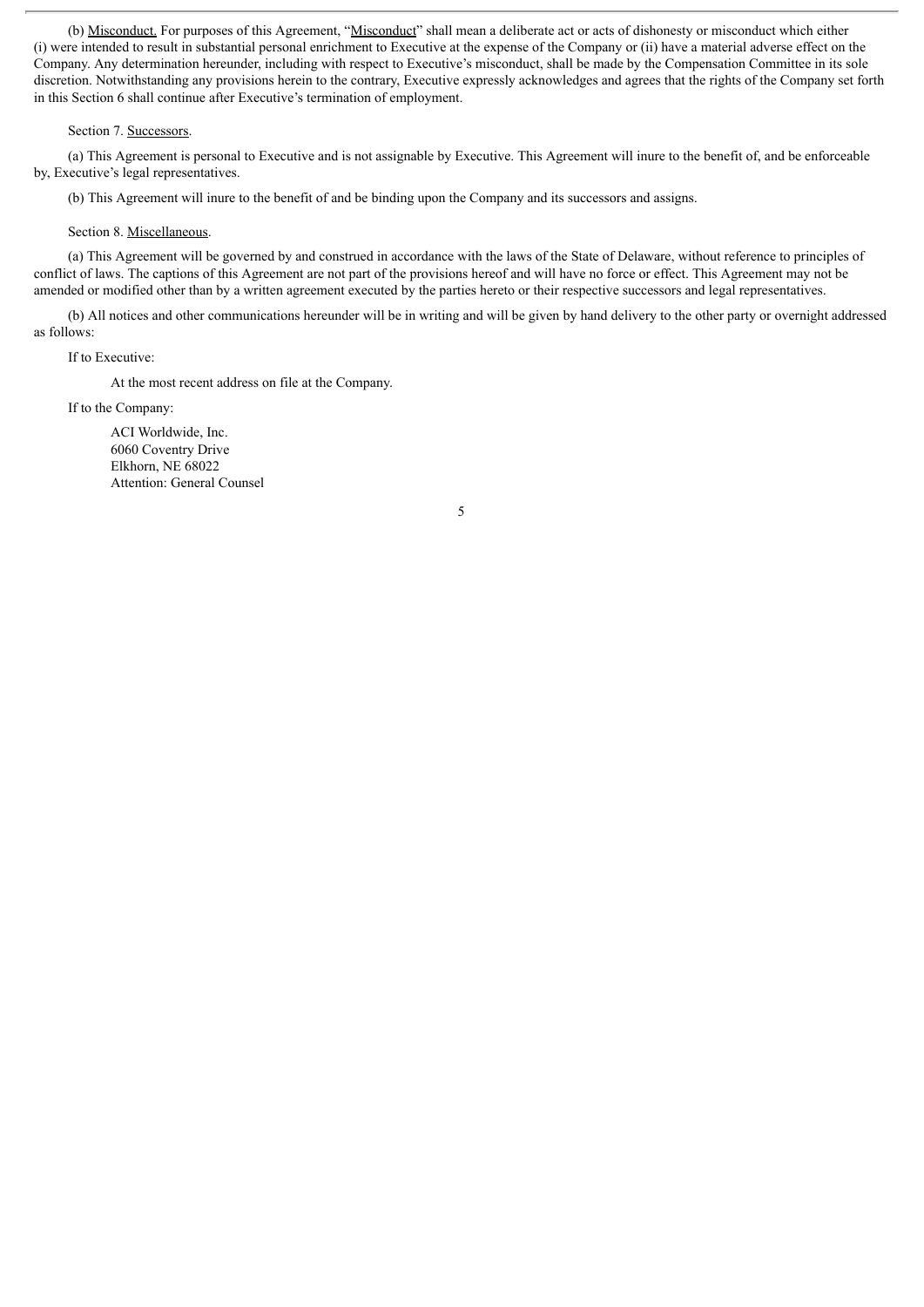or to such other address as either party has furnished to the other in writing in accordance herewith. Notice and communications will be effective when received by the addressee.

(c) The invalidity or unenforceability of any provision of this Agreement will not affect the validity or enforceability of any other provision of this Agreement.

(d) The Company may withhold from any amounts payable under this Agreement such United States federal, state or local or foreign taxes as are required to be withheld pursuant to any applicable law or regulation.

(e) Executive's or the Company's failure to insist upon strict compliance with any provision of this Agreement or the failure to assert any right Executive or the Company may have hereunder will not be deemed to be a waiver of such provision or right or any other provision or right of this Agreement.

[signature page follows]